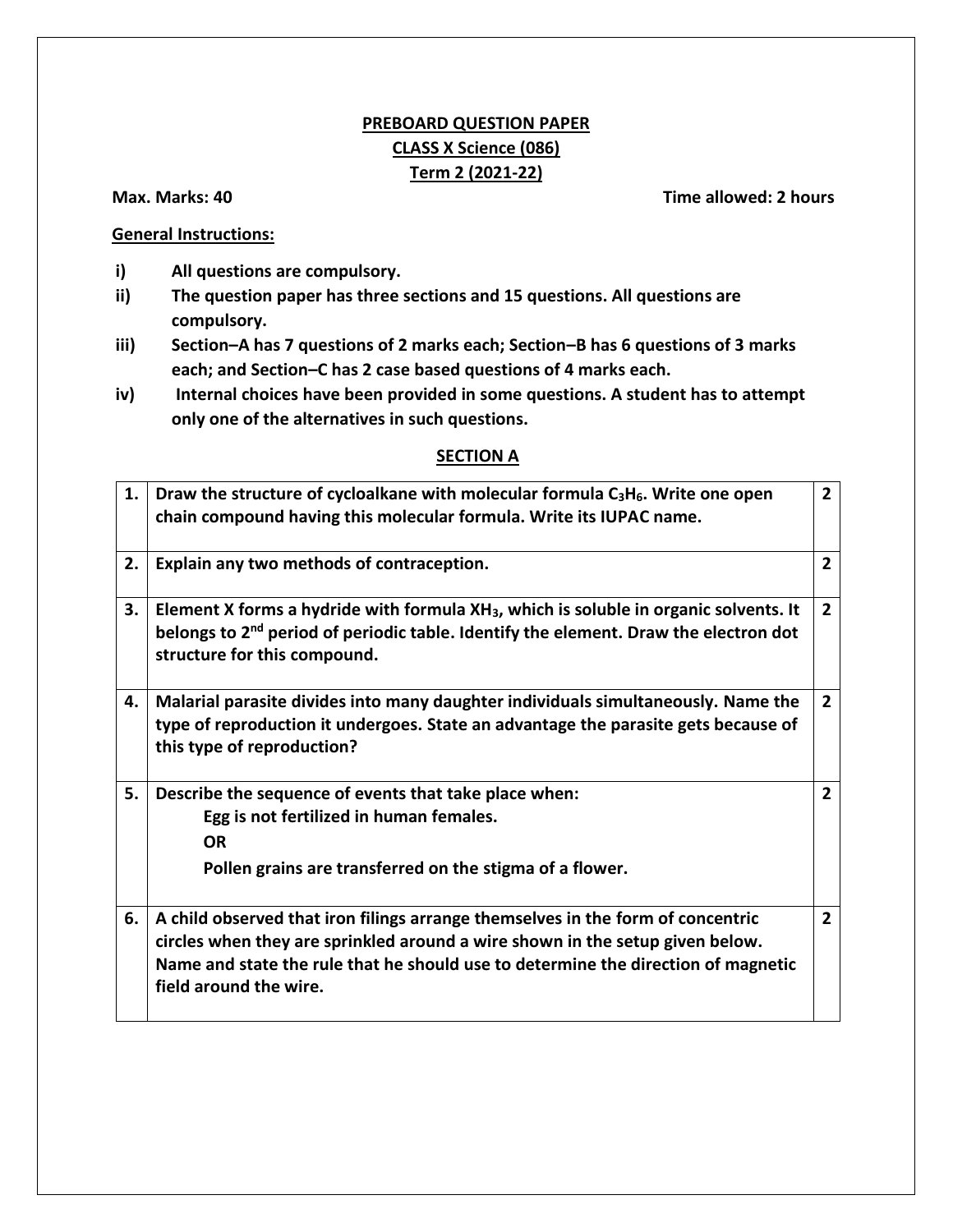

#### **SECTION B**

| 8.  | <b>GROUP 1</b>                                                                                                                                                                                   | <b>GROUP 2</b> | <b>GROUP 17</b> | $\overline{\mathbf{3}}$ |  |
|-----|--------------------------------------------------------------------------------------------------------------------------------------------------------------------------------------------------|----------------|-----------------|-------------------------|--|
|     | A                                                                                                                                                                                                |                | F               |                         |  |
|     | B                                                                                                                                                                                                | D              | G               |                         |  |
|     | C                                                                                                                                                                                                | Е              | н               |                         |  |
|     | Out of A, B, C, D, E, F, G and H                                                                                                                                                                 |                |                 |                         |  |
|     | Which element is most metallic and why?<br>a)                                                                                                                                                    |                |                 |                         |  |
|     | Which of them is most electronegative and why?<br>b)                                                                                                                                             |                |                 |                         |  |
|     | Which of them will form a di positive ion and why?<br>C)                                                                                                                                         |                |                 |                         |  |
| 9.  | Carbon can neither form $C^{4+}$ cation nor $C^4$ anion but forms covalent compounds.<br>Justify the statement. Also, give reasons why covalent compounds are poor<br>conductors of electricity? |                |                 |                         |  |
| 10. | a) The original organism at the top will give rise to two individuals, similar in body<br>design but with subtle differences. Each of them in turn will give rise to two                         |                |                 |                         |  |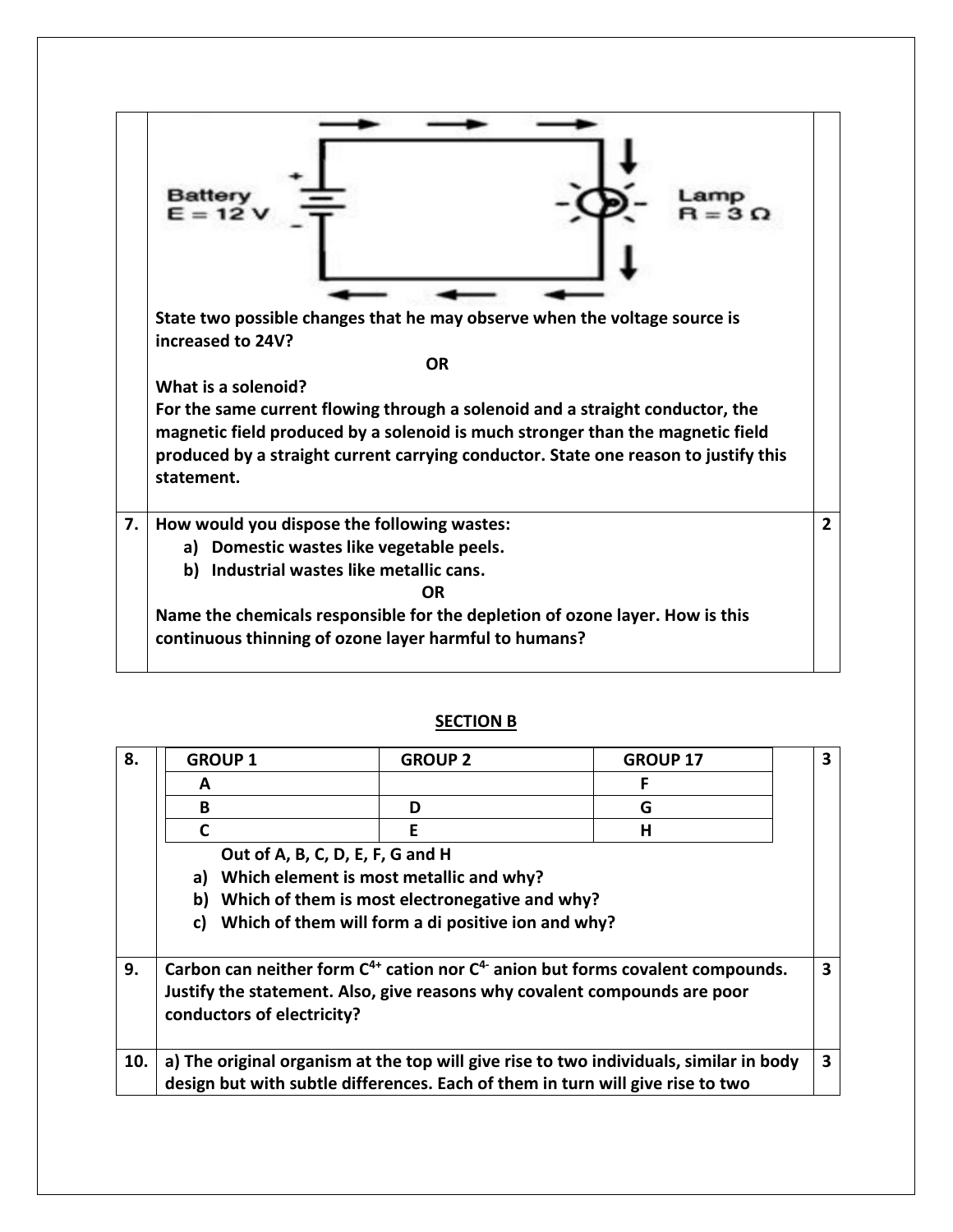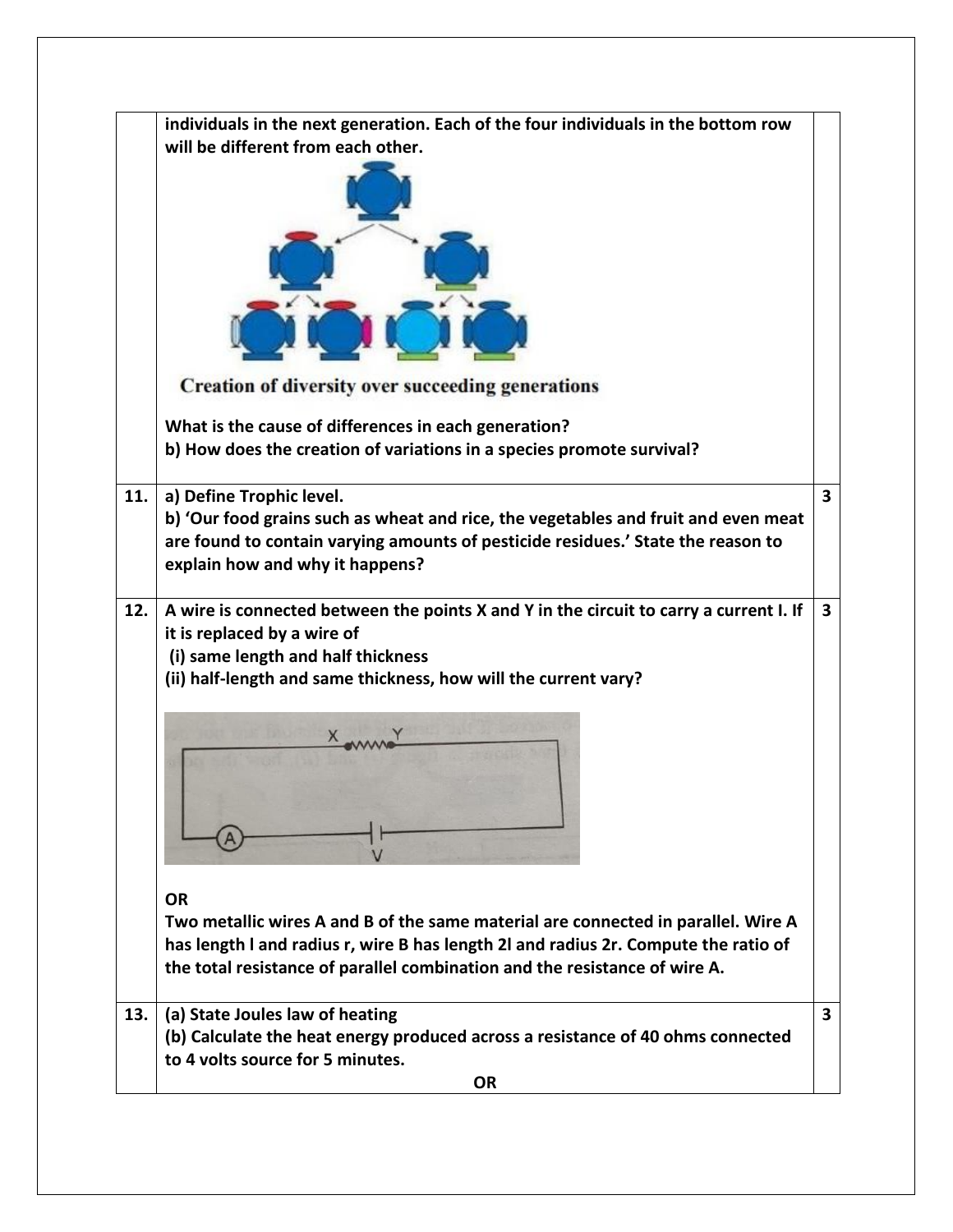

## **SECTION C**

**This section has 02 case-based questions (14 and 15). Each case is followed by 03 subquestions (a, b and c). Parts a and b are compulsory. However, an internal choice has been provided in part c.**

| 14. | Study the given data and answer the following questions:                         |                                                                                               |                                                                                            |                                                                                                              | 4 |  |
|-----|----------------------------------------------------------------------------------|-----------------------------------------------------------------------------------------------|--------------------------------------------------------------------------------------------|--------------------------------------------------------------------------------------------------------------|---|--|
|     | <b>Parental plants cross</b><br>fertilized and seeds<br>collected.               |                                                                                               | $F2$ (offspring of self<br>$F_1$ (first generation<br>pollination of $F_1$ )<br>offspring) |                                                                                                              |   |  |
|     |                                                                                  | Male parent always<br>bore red flowers.<br><b>Female parent always</b><br>bore white flowers. | 330 seeds sown and<br>observed.<br>All 330 gave plants with<br>red flowers.                | Out of 44 seeds, 33 seeds<br>gave plants with red<br>flowers and 11 seeds gave<br>plants with white flowers. |   |  |
|     | What is the term used for this type of cross?<br>a)                              |                                                                                               |                                                                                            |                                                                                                              |   |  |
|     | b)                                                                               | What does the data of the column marked $F_1$ indicate?                                       |                                                                                            |                                                                                                              |   |  |
|     | c)                                                                               |                                                                                               | And the genotype ratio of F <sub>2</sub> Progeny.<br><b>OR</b>                             | Express the genotype of the (i) Parents (ii) $F_1$ Progeny (iii) $F_2$ Progeny                               |   |  |
|     | Why did Mendel choose Garden pea plant for his experiments? Give<br>two reasons. |                                                                                               |                                                                                            |                                                                                                              |   |  |
| 15. |                                                                                  |                                                                                               | (a) Observe the given diagram and answer the questions given below:                        |                                                                                                              | 4 |  |